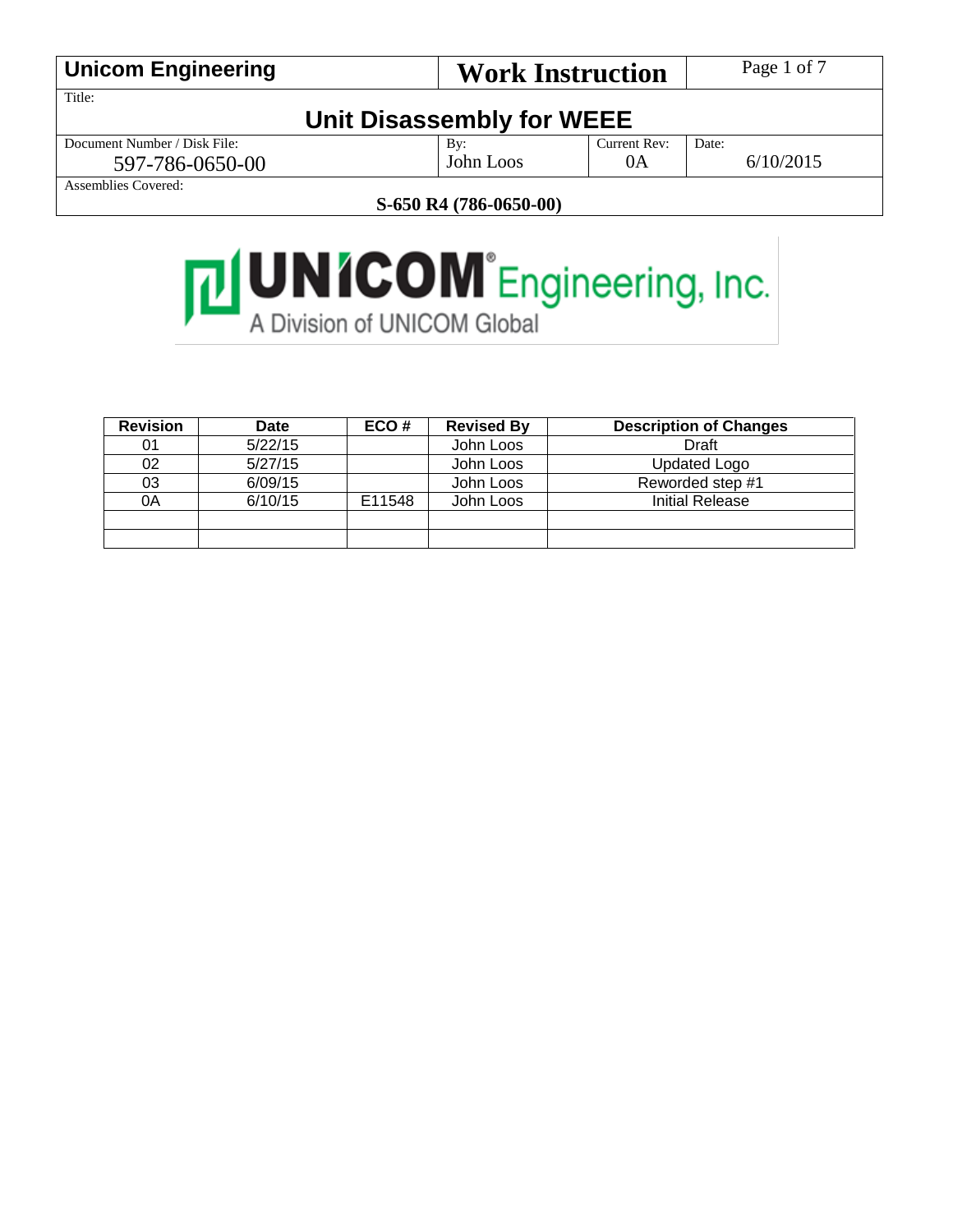| <b>Unicom Engineering</b>    | <b>Work Instruction</b>   |              | Page 2 of 7 |
|------------------------------|---------------------------|--------------|-------------|
| Title:                       |                           |              |             |
|                              | Unit Disassembly for WEEE |              |             |
| Document Number / Disk File: | By:                       | Current Rev: | Date:       |
| 597-786-0650-00              | John Loos                 | 0A           | 6/10/2015   |
| Assemblies Covered:          |                           |              |             |
| S-650 R4 (786-0650-00)       |                           |              |             |

### **NOTE: Disconnect any AC Power Cords attached to the power supply before disassembly of the unit.**

*Images shown are representative* of product and *may vary* depending on *actual* configuration**.**

| 1. | A. Remove the AC power cord from the<br>external power supply<br>B. Remove the DC power connector from the<br>rear of the system.<br>C. Remove the top cover screws and top<br>cover.<br>D. Discard the components into the<br>appropriate recycle bin. | $\bf{B}$<br><b>DC Power</b><br><b>Connector</b><br>$\mathbf{A}$<br><b>AC Power</b><br><b>Cord and</b><br><b>Power</b><br><b>Supply</b> |
|----|---------------------------------------------------------------------------------------------------------------------------------------------------------------------------------------------------------------------------------------------------------|----------------------------------------------------------------------------------------------------------------------------------------|
| 2. | A. Unplug the power cables from the<br>motherboard and HDD.<br>B. Remove the WiFi card and Riser card<br>C. Remove the screws securing the HDD and<br>cable.<br>D. Discard the components into the<br>appropriate recycle bin.                          | <b>TERROR</b><br>B.<br><b>WiFi Card</b><br>and Riser<br>A.<br><b>Power</b><br><b>Cables</b><br>HDD-<br><b>Cable</b>                    |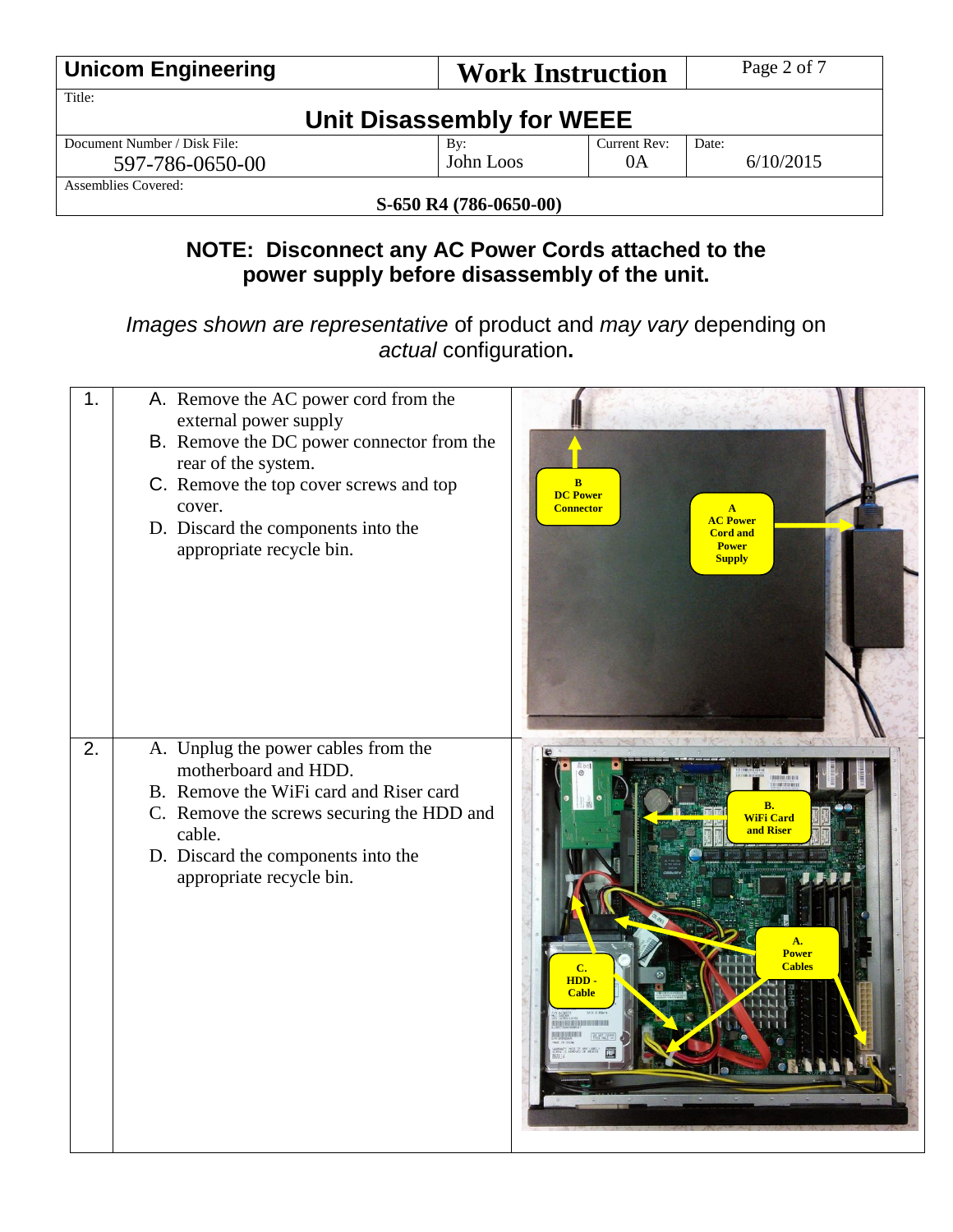|        | <b>Unicom Engineering</b>                                                                                                                                                           | <b>Work Instruction</b> |                            | Page 3 of 7                           |  |  |  |
|--------|-------------------------------------------------------------------------------------------------------------------------------------------------------------------------------------|-------------------------|----------------------------|---------------------------------------|--|--|--|
| Title: |                                                                                                                                                                                     |                         |                            |                                       |  |  |  |
|        | <b>Unit Disassembly for WEEE</b>                                                                                                                                                    |                         |                            |                                       |  |  |  |
|        | Document Number / Disk File:                                                                                                                                                        | By:<br>John Loos        | Current Rev:               | Date:<br>6/10/2015                    |  |  |  |
|        | 0A<br>597-786-0650-00<br><b>Assemblies Covered:</b>                                                                                                                                 |                         |                            |                                       |  |  |  |
|        |                                                                                                                                                                                     | S-650 R4 (786-0650-00)  |                            |                                       |  |  |  |
|        |                                                                                                                                                                                     |                         |                            |                                       |  |  |  |
| 3.     | A. Remove the battery from the motherboard.<br>B. Remove the Memory modules from the<br>motherboard<br>C. Discard the components into the<br>appropriate recycle bin.               |                         | A.<br><b>Battery</b>       |                                       |  |  |  |
|        |                                                                                                                                                                                     |                         | <b>B.</b><br><b>Memory</b> |                                       |  |  |  |
| 4.     | A. Remove the front panel assembly and<br>cable<br>B. Remove the motherboard screws and<br>remove the motherboard<br>C. Discard the components into the<br>appropriate recycle bin. |                         |                            | A.<br><b>Front Panel</b><br>and cable |  |  |  |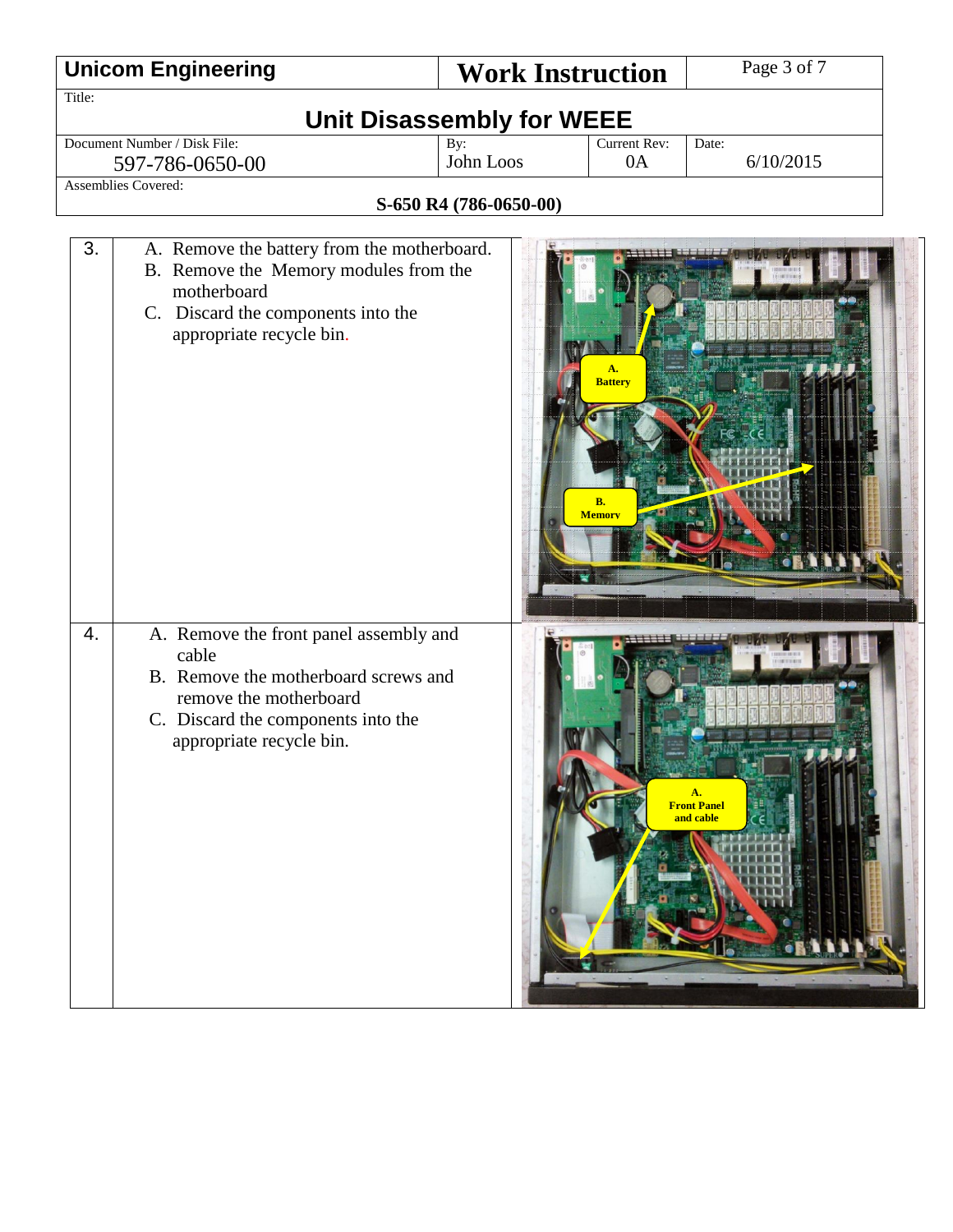|                     | <b>Unicom Engineering</b>                                                                                                                    | <b>Work Instruction</b>          |                    | Page 4 of 7                                                                                                                                     |
|---------------------|----------------------------------------------------------------------------------------------------------------------------------------------|----------------------------------|--------------------|-------------------------------------------------------------------------------------------------------------------------------------------------|
| Title:              |                                                                                                                                              |                                  |                    |                                                                                                                                                 |
|                     |                                                                                                                                              | <b>Unit Disassembly for WEEE</b> |                    |                                                                                                                                                 |
|                     | Document Number / Disk File:                                                                                                                 | By:<br>John Loos                 | Current Rev:<br>0A | Date:<br>6/10/2015                                                                                                                              |
| Assemblies Covered: | 597-786-0650-00                                                                                                                              |                                  |                    |                                                                                                                                                 |
|                     |                                                                                                                                              | S-650 R4 (786-0650-00)           |                    |                                                                                                                                                 |
| 5.                  | A. Remove the fan bracket screws and fans.<br>B. Remove the DC power cable<br>C. Discard the components into the appropriate<br>recycle bin. |                                  |                    | <b>PROTO #1</b><br>A.<br><b>Fan Bracket</b><br><b>Screws and</b><br><b>Fans</b><br>A.<br><b>Fan Bracket</b><br><b>Screws and</b><br><b>Fans</b> |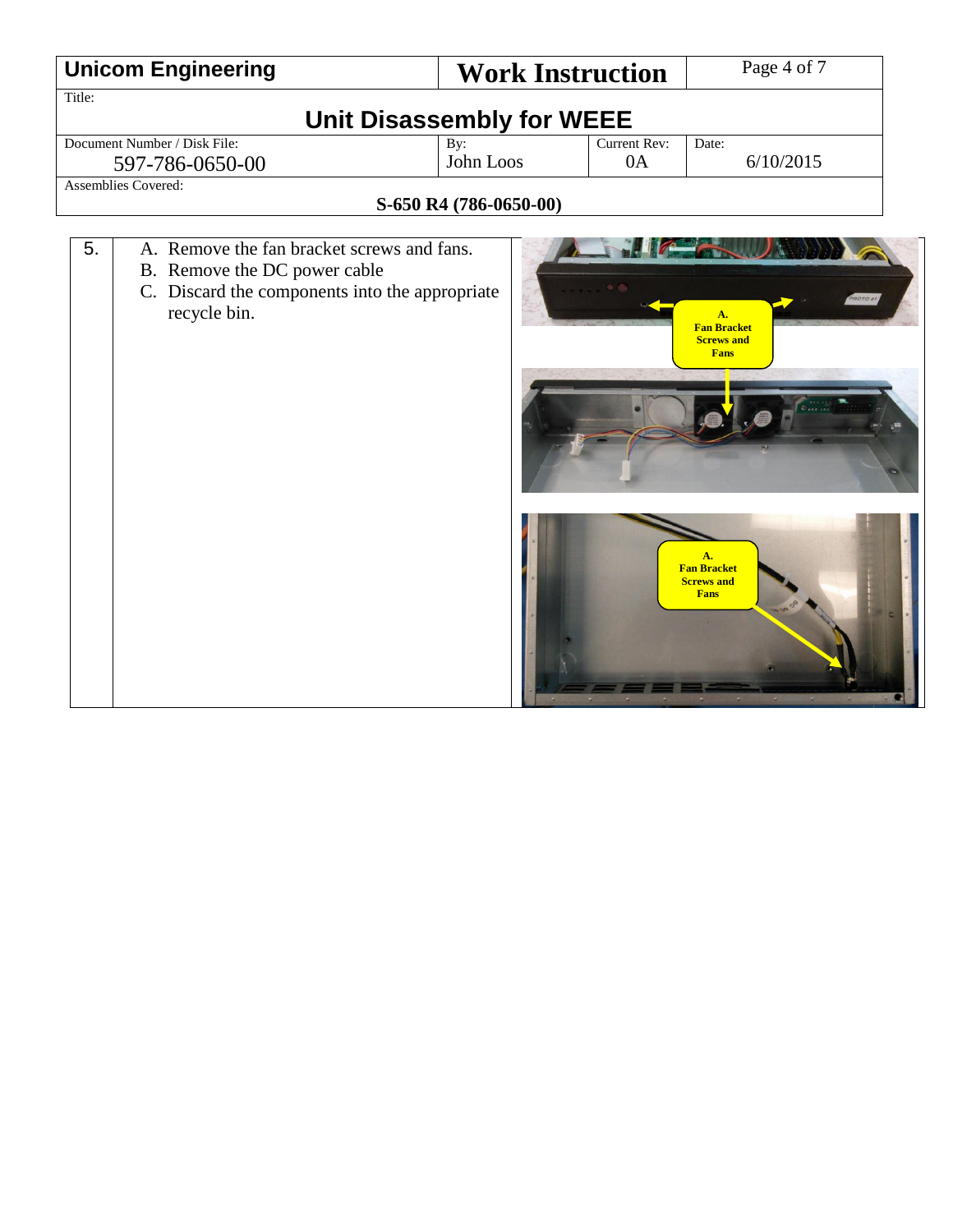| <b>Unicom Engineering</b>    | <b>Work Instruction</b>   |              | Page 5 of 7 |
|------------------------------|---------------------------|--------------|-------------|
| Title:                       |                           |              |             |
|                              | Unit Disassembly for WEEE |              |             |
| Document Number / Disk File: | By:                       | Current Rev: | Date:       |
| 597-786-0650-00              | John Loos                 | 0A           | 6/10/2015   |
| Assemblies Covered:          |                           |              |             |

#### **S-650 R4 (786-0650-00)**

| <b>Recycling/Material Code</b>                                      | <b>Important Information</b>                                          |  |  |  |
|---------------------------------------------------------------------|-----------------------------------------------------------------------|--|--|--|
| Material /Components, which must be removed and treated separately  |                                                                       |  |  |  |
| <b>Lithium Battery</b>                                              | Battery free of hazardous substances, installed                       |  |  |  |
|                                                                     | in socket on the motherboard                                          |  |  |  |
|                                                                     |                                                                       |  |  |  |
| Printed circuit boards                                              | Motherboard, DIMMs, PCI card, PCI riser,                              |  |  |  |
|                                                                     | Power Supply, DVD adapter PCB                                         |  |  |  |
| <b>Disk Drives</b>                                                  | Hard Drive, DVD Drive, Solid State Drive                              |  |  |  |
|                                                                     |                                                                       |  |  |  |
| Material /Components, which can disturb certain recycling processes |                                                                       |  |  |  |
| Aluminum                                                            | Heat sink, handles                                                    |  |  |  |
|                                                                     |                                                                       |  |  |  |
|                                                                     | Material /Components, through which benefits can normally be achieved |  |  |  |
| <b>Cold Rolled Steel</b>                                            | Top cover, chassis bottom, bezel, DVD-ROM                             |  |  |  |
|                                                                     | mounting bracket, rails                                               |  |  |  |
| * ABS                                                               | Pushbuttons, Shroud                                                   |  |  |  |
| Cables                                                              | Distributed in device                                                 |  |  |  |
| Fans                                                                |                                                                       |  |  |  |
|                                                                     |                                                                       |  |  |  |
| <b>Special notes</b>                                                |                                                                       |  |  |  |
| * Flame retardant of plastics <b>does not</b> contain PBB and PBDE. |                                                                       |  |  |  |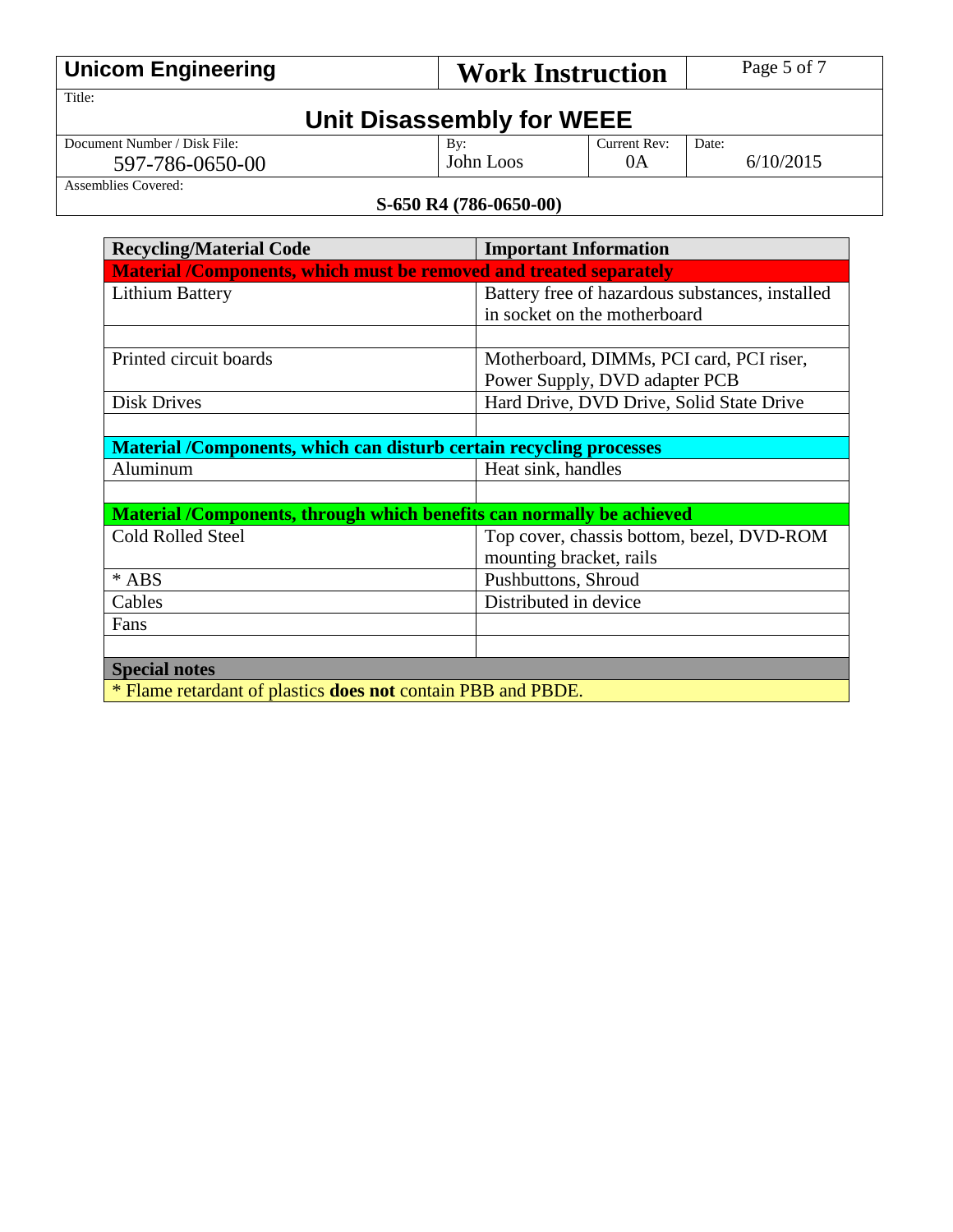| <b>Unicom Engineering</b>    |                           | <b>Work Instruction</b> | Page 6 of 7 |
|------------------------------|---------------------------|-------------------------|-------------|
| Title:                       |                           |                         |             |
|                              | Unit Disassembly for WEEE |                         |             |
| Document Number / Disk File: | By:                       | Current Rev:            | Date:       |
| 597-786-0650-00              | John Loos                 | 0A                      | 6/10/2015   |
| Assemblies Covered:          |                           |                         |             |

#### **S-650 R4 (786-0650-00)**

## **Annex A**

| Producer:                   | <company addressing="" name,="" on="" other="" producer="" the=""></company>                                                                                                                               |
|-----------------------------|------------------------------------------------------------------------------------------------------------------------------------------------------------------------------------------------------------|
| Scope of information sheet: | < Product category as in Annex IA of WEEE Directive, or<br>type of equipment as in Annex 1B of WEEE Directive, or<br>producer's Product Family, or<br>single products identified by brand and model name > |

| <b>Component or Material</b>                                                                                                                                                                                               | <b>Remarks / Location</b>                            |
|----------------------------------------------------------------------------------------------------------------------------------------------------------------------------------------------------------------------------|------------------------------------------------------|
| Battery (internal *) containing Mercury (Hg)/ NiCad/Lithium/<br>Other                                                                                                                                                      | Lithium battery<br><b>Located on the motherboard</b> |
| Backlighting lamps of LCD/TFT or similar screens containing<br>Mercury (Hg)                                                                                                                                                | <b>NONE</b>                                          |
| Mercury (Hg) in other applications**                                                                                                                                                                                       | <b>NONE</b>                                          |
| Cadmium**                                                                                                                                                                                                                  | <b>NONE</b>                                          |
| Gas discharge lamps                                                                                                                                                                                                        | <b>NONE</b>                                          |
| Plastic containing ruminated flame retardants other than in<br>Printed Circuit Assemblies ***                                                                                                                              | <b>NONE</b>                                          |
| Liquid Crystal Displays with a surface greater than 100 cm2                                                                                                                                                                | <b>NONE</b>                                          |
| Capacitors with PCB's                                                                                                                                                                                                      | <b>NONE</b>                                          |
| Capacitors with substances of concern**** + height > 25 mm,<br>diameter > 25 mm or proportionately similar volume                                                                                                          | <b>NONE</b>                                          |
| Asbestos                                                                                                                                                                                                                   | <b>NONE</b>                                          |
| Refractory ceramic fibres                                                                                                                                                                                                  | <b>NONE</b>                                          |
| Radio-active substances                                                                                                                                                                                                    | <b>NONE</b>                                          |
| Beryllium Oxide                                                                                                                                                                                                            | <b>NONE</b>                                          |
| Other forms of Beryllium                                                                                                                                                                                                   | BE-CU in some connector<br>contacts                  |
| Gasses - which fall under Regulation (EC) 2037/2000 and all<br>hydrocarbons (HC).                                                                                                                                          | <b>NONE</b>                                          |
| Components with pressurised gas which need special attention<br>(Pressure $> 1.5$ bar) *****                                                                                                                               | <b>NONE</b>                                          |
| Liquids ***** if volume $> 10$ cl (or equivalence in weight, e.g.<br>for PCB, oil)                                                                                                                                         | <b>NONE</b>                                          |
| Mechanical components that store mechanical energy (i.e.<br>springs) or equivalent parts which need special attention *****<br>(diameter $> 10$ mm and height $> 25$ mm or proportionally<br>similar volume and expanding) | <b>NONE</b>                                          |